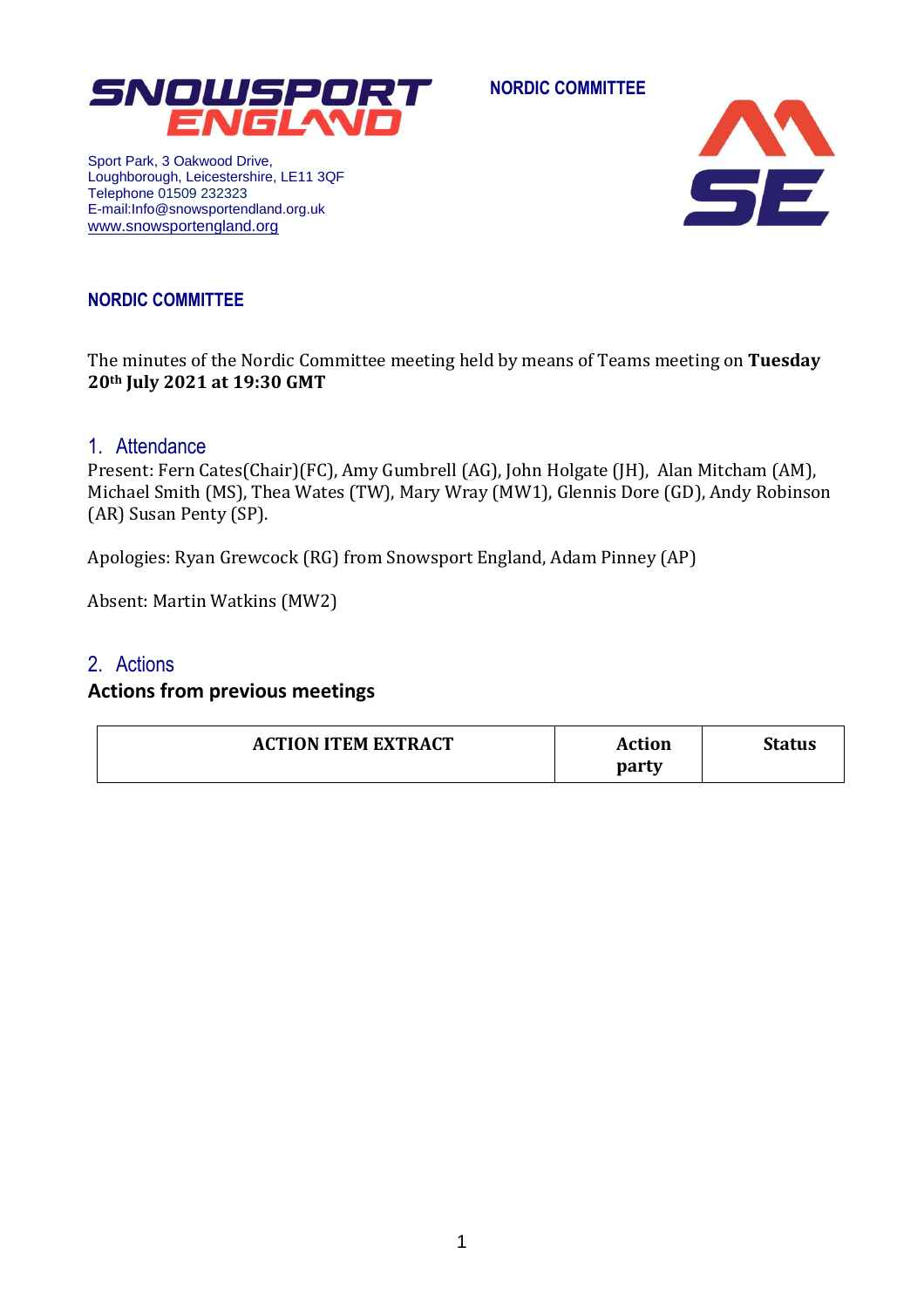| 1882. Minute 1839. Lancaster Roller Ski Event.<br>JH reported the original organiser has<br>moved away to Ireland but has left a<br>'bible' handbook on how to organise the<br>event. Have a new organiser who is a<br>professional project manager has agreed<br>to take over. Various suggestions for<br>timing as first or second week in October<br>or even last week in September. Wise to<br>book the track around May time as it is<br>used by cycle clubs. Track availability is<br>one of the key items, and checking<br>booking costs. GD commented on<br>ensuring cancelation without cost is a<br>clause in booking. Availability of coaches<br>and adequate notice of dates & location is<br>also a key point to get in control and<br>coaches signed on (done through the<br>coaching committee)<br>Action: Arrange meeting to itemise how to run<br>and assign responsibilities of the key<br>actions in organising events - GD / FC<br>Update 20.07.2021: Track booked and budget<br>in place (3 <sup>rd</sup> October). | $GD$ / $FC$       |                |
|------------------------------------------------------------------------------------------------------------------------------------------------------------------------------------------------------------------------------------------------------------------------------------------------------------------------------------------------------------------------------------------------------------------------------------------------------------------------------------------------------------------------------------------------------------------------------------------------------------------------------------------------------------------------------------------------------------------------------------------------------------------------------------------------------------------------------------------------------------------------------------------------------------------------------------------------------------------------------------------------------------------------------------------|-------------------|----------------|
| 1889. Still missing headshot photo's of some<br>committee members for the website<br>Action: provide head shots for use on website -<br>All committee members<br><b>Update 20.07.2021: Done</b>                                                                                                                                                                                                                                                                                                                                                                                                                                                                                                                                                                                                                                                                                                                                                                                                                                          | All NC<br>members | Closed         |
| 1925. Looking for feedback on how to make<br>Nordic disciplines easier to find and more<br>obvious. Link is not yet live so we can do<br>anything we want with it. RG to share<br>details of WordPress web editor used with<br>AG.<br><b>Action:</b> to circulate a link with draft Nordic web<br>pages - RG via FC.<br><b>Update 20.07.2021:</b> Still under way from<br><b>Snowsport England</b>                                                                                                                                                                                                                                                                                                                                                                                                                                                                                                                                                                                                                                       | RG via FC         | In<br>progress |
| 1926. Club links need completing with details. FC<br>suggested Offsite links to club's social<br>media. EG. Events can also be advertised.<br><b>Action:</b> Provide feedback on draft Nordics web<br>pages - All committee members                                                                                                                                                                                                                                                                                                                                                                                                                                                                                                                                                                                                                                                                                                                                                                                                      | All NC<br>members |                |

 $\begin{array}{c} \hline \end{array}$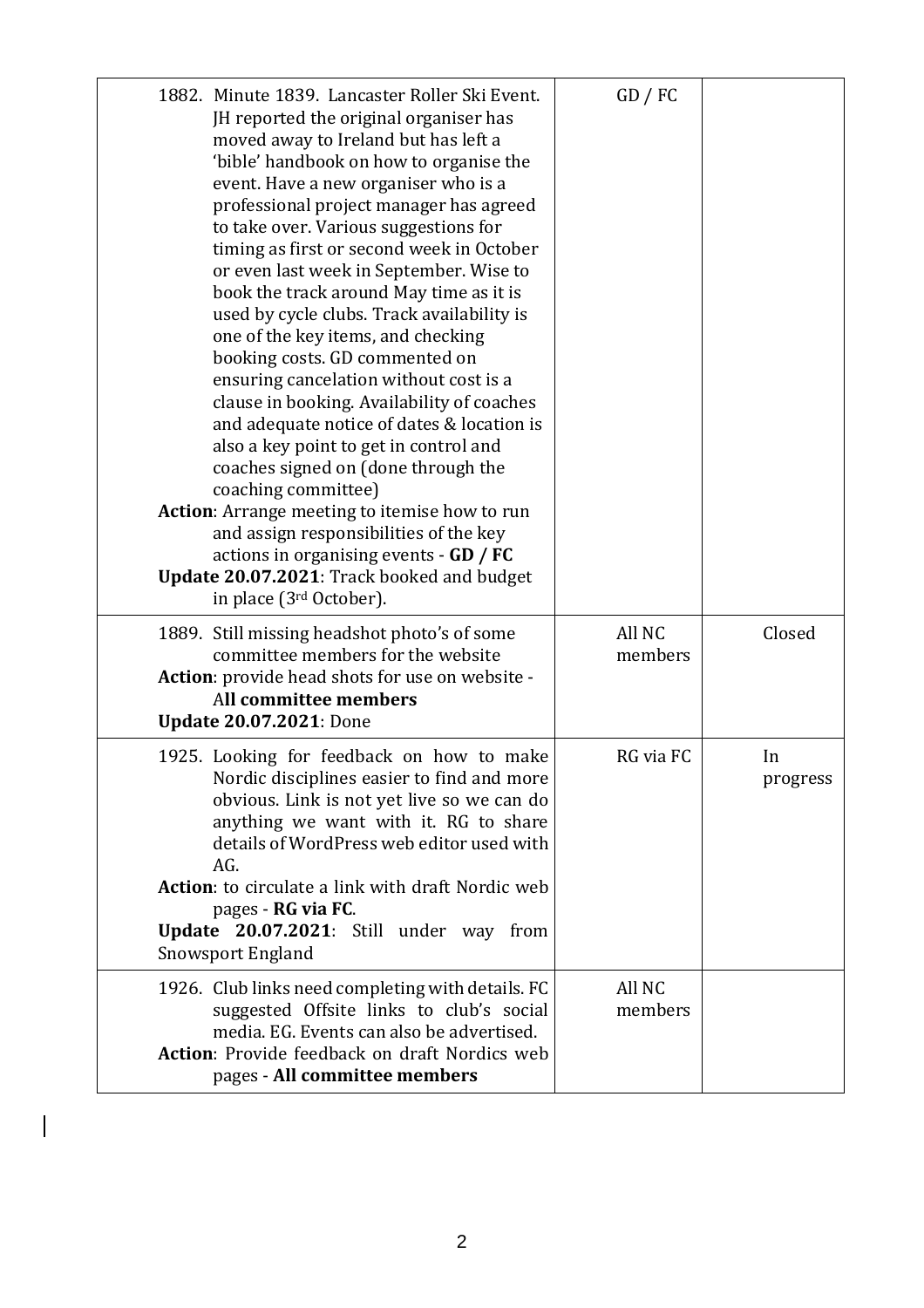# **Actions from this meeting**

| <b>ACTION ITEM EXTRACT</b>                                                                                                                                                                 | <b>Action</b><br>party | <b>Status</b> |
|--------------------------------------------------------------------------------------------------------------------------------------------------------------------------------------------|------------------------|---------------|
| 1953. Date for sending recommendations for<br>Tutors or Senior Tutors by latest October,<br>ideally earlier                                                                                | All NC<br>members      |               |
| <b>Action</b> - Anyone else who really wants to get<br>into level 1, send the names onwards to<br><b>Glennis Dore</b>                                                                      |                        |               |
| 1959. Someone needs to pick up the idea of a<br>roller ski race series and run with it.                                                                                                    | <b>FC</b>              |               |
| <b>Action</b> – Fern will email out for anyone<br>interested in being part of a working group with<br>a target of 2022 getting something going.                                            |                        |               |
| Snowsport England<br>1962. Do<br>have<br>any<br>guidelines on inclusivity with respect to gender<br>changes? Generic policies needed rather than just<br>dealing with this one individual. | FC                     |               |
| <b>Action</b> - Follow up via email on the response to<br>the enquiry.                                                                                                                     |                        |               |

# 3. SE Update (RG)

### 1928. Apologies from RG so no update

# 4. Chair's Report (FC)

- 1929. 2 regional/discipline Chairs meeting since last meeting. Volunteer recognition program proposed as a good idea.
- 1930. From AGM question about British roller ski series, what will happen. Fern spoke to Tim who is happy to publish on the web site.
- 1931. Inclusivity specific enquiry from a transgender skier.
- 1932. Nordic events this year. Leeds roller ski event (course) in August is the main focus. Some delays on website booking due to web site issues and still shows wrong event (a Lancaster event form 2 years ago) when booking! There is a .pdf version that Amy can distribute if needed.
- 1933. Leeds. Amy has made a series of Covid risk assessments and have a Covid officer assigned to the event. £175 per person. New 3.4% processing charge from SE office for bank fees and office fees (unsure exactly what it includes). May be that cancellations still incur this fee so may need to withhold that in the refund.
- 1934. Lancaster event in October is planned and budget made. Update to come later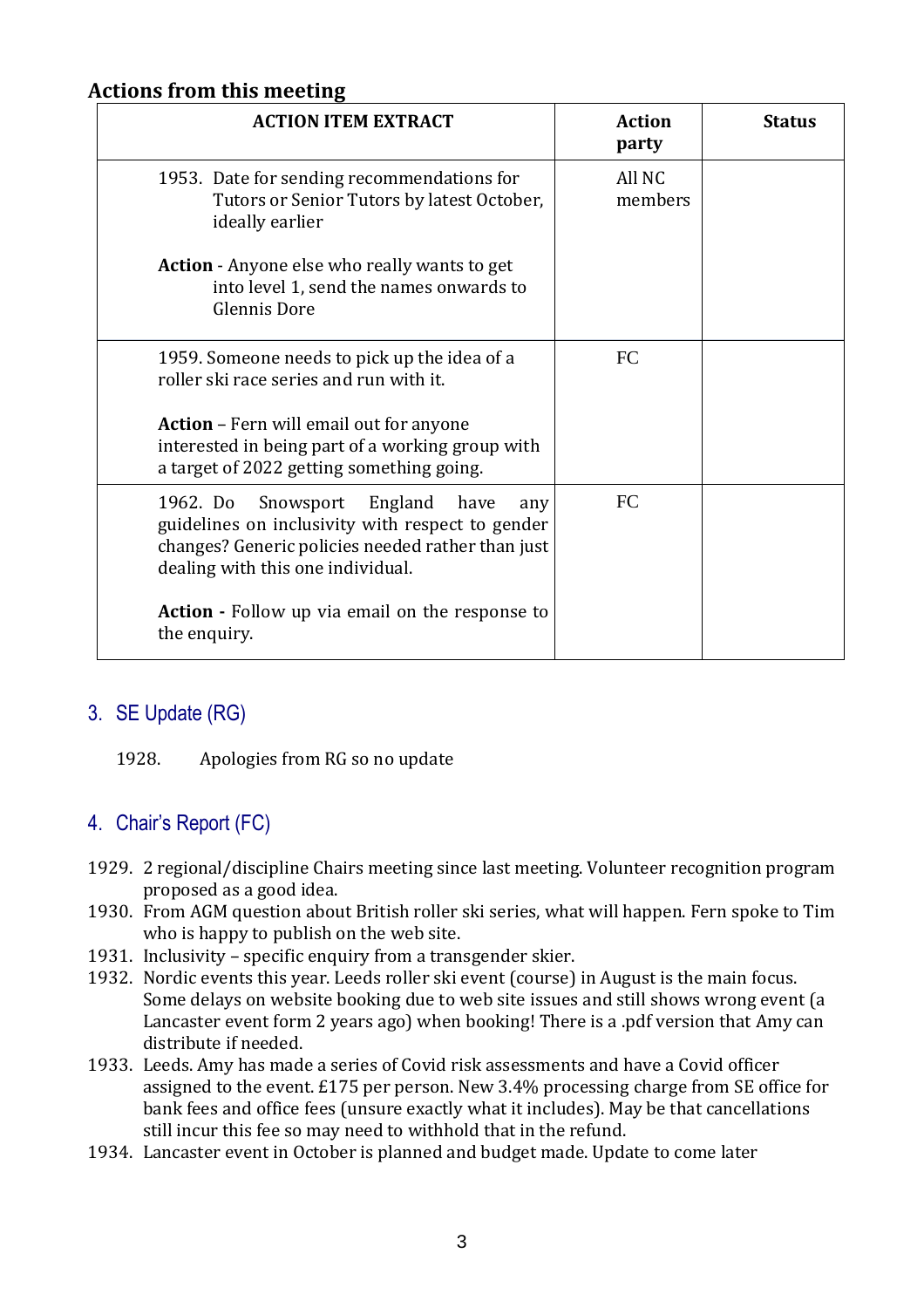1935. Sport80 course booking system is coming in. Can 'play' with it now. Go to SE web site and you will be re-directed to Sport80

## 5. Finance Report (AR)

- 1936. Only have high level information coming from the office, awaiting transaction level details.
- 1937. Q2 results profit of £208 after central charges of almost £1000
- 1938. Andy will do a breakdown as to what the £1000 includes when he receives details

## 6. Telemark Report (JH)

- 1939. Telemark report already distributed to this committee for reading
- 1940. Masks not mandatory but strongly recommended
- 1941. Lessons starting with reduced numbers. partially Covid but also Quality not Quantity from the new MD.
- 1942. Also infrastructure investment with upgrading and modernizing.
- 1943. Coaching scheme ongoing in background. 5 different teaching roles (not the original 5 levels). Military 'throwing' people into telemark training. Civilian level 1 = telemark converter since all telemark skiers come from slalom. Being new to telemark is very different to a new skier. Telemark development coach then develops them to a quite high level. Currently no coaching for racing.
- 1944. Discussion around on mountain vs not coaching and awards
- 1945. Telemark meeting next week following the coaching event to try and solidify the ideas that are already mapped ready to present to the technical coaching panel.
- 1946. PLV going ahead
- 1947. Scottish telemark festival talking to the Scottish telemark club and trying to re-build relationships
- 1948. NW Festival this weekend. 27 takers, 6 groups, 6 coaches.
- 1949. Lancaster track & hut booked. Nigel Polson & 5 coaches (2&3rd October). General organizer Joyce is taking that on.
- 1950. Membership slowly rising again. 7 roller ski sessions without coaching but planning also on track coaching.

# 7. XC Coaching Update (GD)

- 1951. Report distributed
- 1952. Still no option for new coaches to come into the system right now. That will be next year.
- 1953. Date for sending recommendations for Tutors or Senior Tutors by latest October, ideally earlier

Action - Anyone else who really wants to get into level 1, send the names onwards to Glennis Dore

## 8. Roller ski Race Series